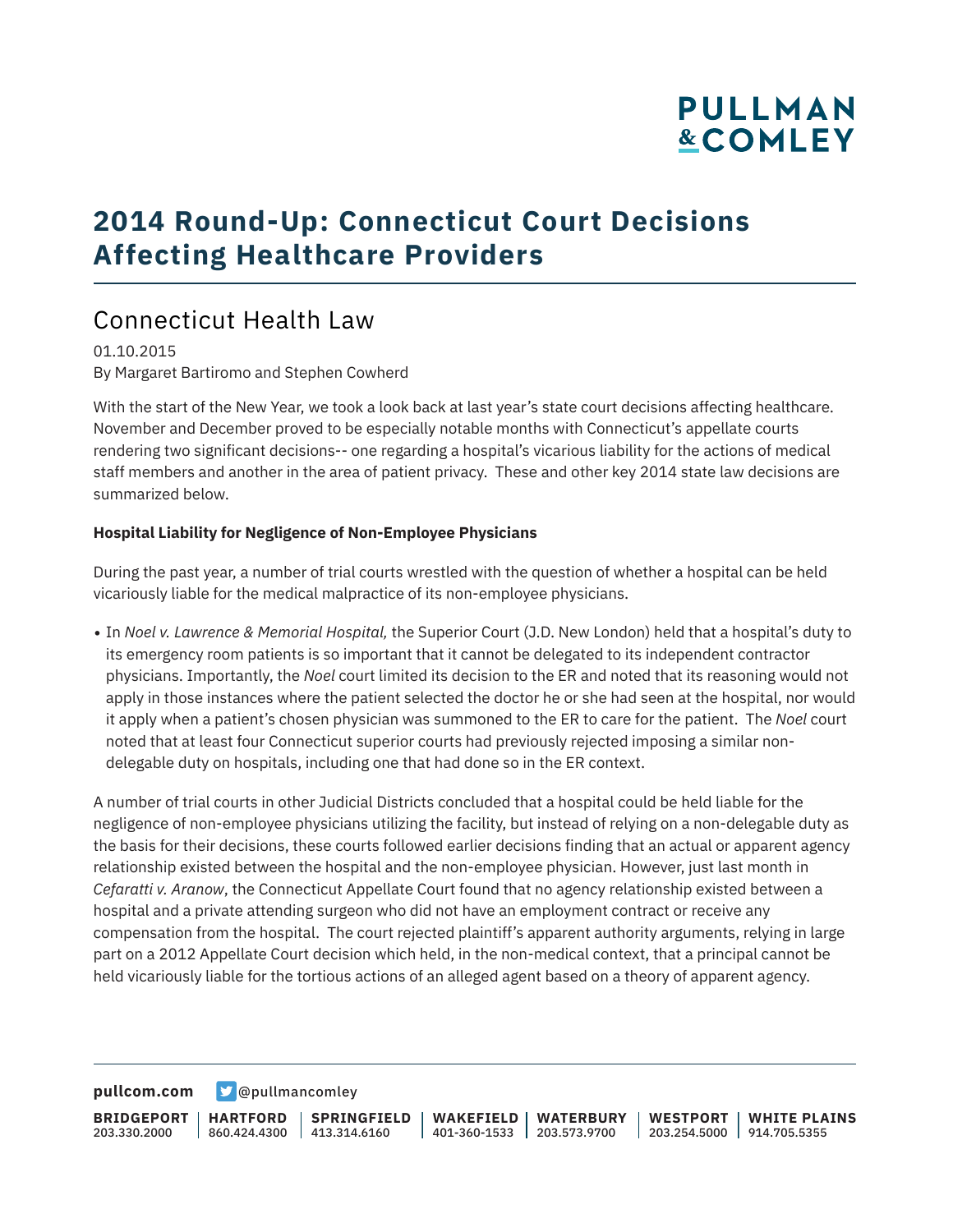

*As the court in Cefaratti noted, the law in Connecticut regarding the applicability of the doctrine of apparent authority in tort actions is not entirely clear and it would not be surprising to find the Connecticut Supreme Court weighing in on this issue in the near future.*

#### **Certificate of Need**

● *Middlesex Hospital v. Department of Public Health*. The Superior Court (J.D. New Britain) refused to hear an appeal of a decision of the Office of Health Care Access (OHCA) denying a hospital's CON application to purchase imaging equipment because it lacked jurisdiction over OHCA'S decision. In this case, the court determined that if a state agency is not statutorily or regulatorily required to hold a hearing, but nonetheless holds a hearing gratuitously, an appealable "final decision" in a "contested case" does not arise.

*This case holds that an aggrieved party has no automatic right to appeal an OHCA decision where OHCA exercises its discretion to hold a hearing under C.G.S. §19a-639a(f), but leaves open the question of whether a CON applicant could preserve its right to appeal by triggering a mandatory hearing under 19a-639a(e).* 

#### **Medical Records/Patient Privacy**

● *Byrne v. Avery Center for Obstetrics and Gynecology, P.C.* In this case, the defendant medical practice mailed the plaintiff's medical records to a probate court in response to a subpoena issued in a paternity suit brought against the patient. The patient sued and the trial court dismissed her claims that defendant had acted negligently by failing to use due care in disclosing her medical records on the basis that her claim essentially alleged a HIPAA violation for which no private right of action exists. The Connecticut Supreme Court reversed and held that to the degree state common law recognizes a cause of action for a healthcare provider's breaches of confidentiality, such a claim could be brought and was not preempted by HIPAA. The court also found that HIPAA may provide a basis for the standard of care applicable to the state law claims.

*We note that the Supreme Court's decision makes clear that the issue of whether Connecticut common law does in fact provide a remedy for a healthcare provider's breach of its duty of confidentiality was not an issue on appeal and thus it made no finding in that regard.*

● *Briggs v. Winters.* A methadone clinic was ordered to disclose the treatment records of a patient involved in a fatal car crash shortly after she received a higher than usual dose of methadone. The Superior Court (J.D.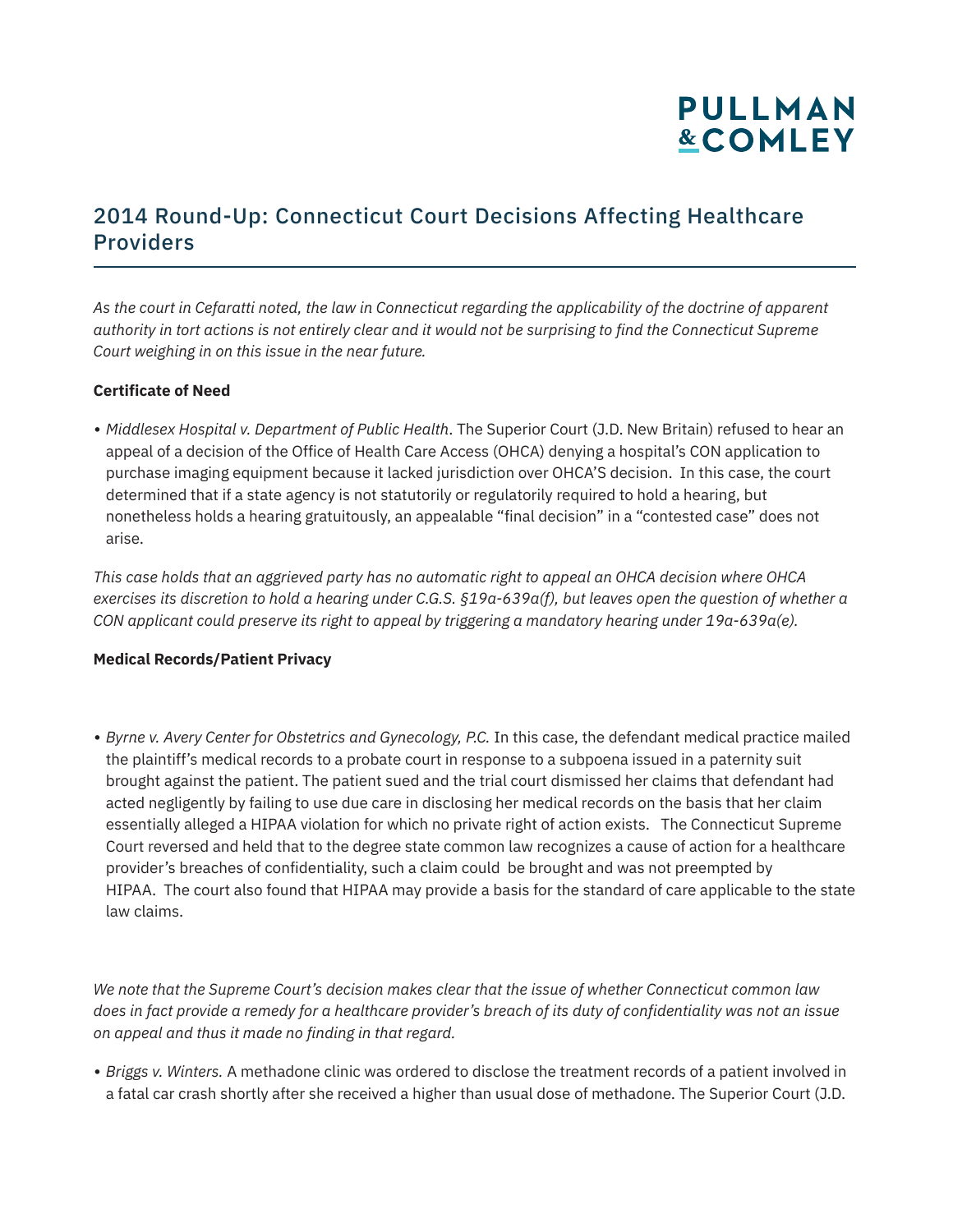

Windham) determined that under both federal (HIPAA and the Public Health Services Act) and state law (C. G.S. §17a-688, the confidentiality rule for persons receiving substance abuse treatment, and C.G.S. §52-146e, the psychiatrist-patient privilege statute), disclosure was permitted in part because the patient had already introduced her mental condition as an element in the case.

*This case provides a good overview of the confluence of federal and state laws that apply a higher standard of confidentiality to mental health and substance abuse records and the steps that should be taken to limit disclosure of such records when good cause is shown for their release.*

#### **Informed Consent**

● *Torres v. Carrese*. The plaintiff in this Appellate Court case alleged that her doctor had a duty to inform her of the option of having a C-section performed at a tertiary facility where other more experienced or specialized physicians dealing with her condition (which led to her having a post-delivery hysterectomy) would have been present. In a case of first impression, the court disagreed and held that the essential element of informed consent is a discussion of the material risks of the procedure itself. Under the circumstances, the court found that informed consent did not extend to the place where the procedure was to be performed.

*Providers should keep in mind that this decision was limited to its facts and, as the court noted, a physician might be required to advise a patient about another facility if the location of the procedure somehow posed a material risk.*

#### **National Practitioner Data Bank**

● *Commissioner of Public Health v. Freedom of Information Commission*. The Connecticut Supreme Court held that records received from the National Practitioner Data Bank (NPDB) are not subject to disclosure to an unauthorized person under the state Freedom of Information Act (FOIA). However, information in the Department of Public Health's files may be subject to disclosure under FOIA if DPH obtained the information independently from other sources.

*This case offers a measure of reassurance to providers who are listed on the NPDB that unauthorized individuals will not have access to their records by claiming a right under FOIA.*

#### **Healthcare Representatives**

● *Pyshnyi v. The Connecticut Hospice, Inc.* In this case, a hospice was found not to owe a duty of care to the daughter of a patient even though the daughter held a power of attorney (POA) from her mother. The Superior Court held that the daughter could not bring a nursing malpractice action based on alleged failure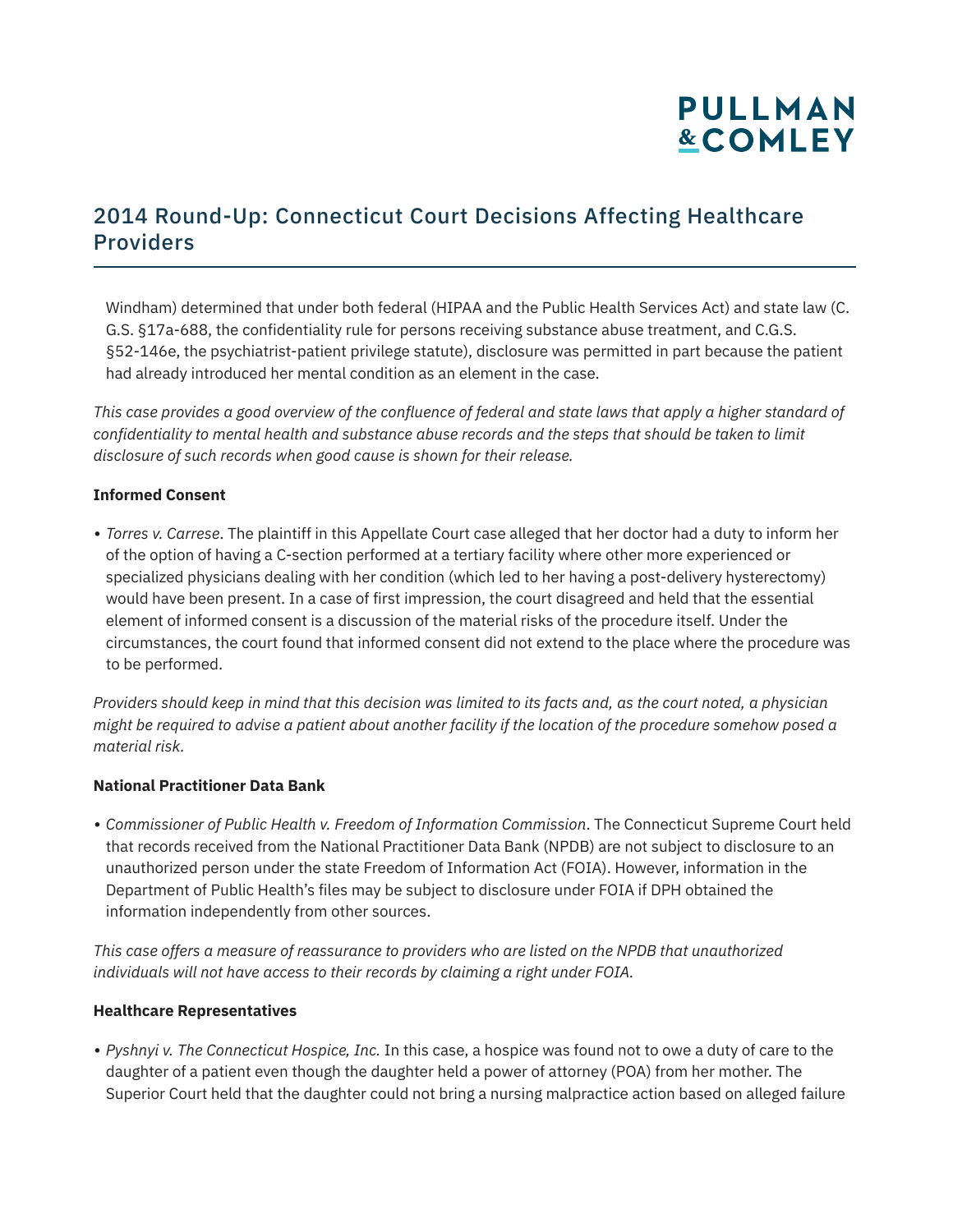

of the defendant's agent to provide her with the information necessary to exercise her decision-making responsibilities as POA. The court also found that the defendant did not breach the standard of care because the POA did not create an agency relationship between the daughter and the healthcare worker, nor did it make the daughter a patient of the hospice.

*This case illustrates the limitations on powers of attorney, but we note that the court did not strike the daughter's direct claims for emotional distress.*

#### **Good Samaritan Law**

● *Reyes v. Western Connecticut Health Network, Inc.* Connecticut's "Good Samaritan" statute (C.G.S. § 52-557b) provides immunity to police officers, firefighters, EMS workers and other specified individuals from civil damages for acts of ordinary negligence in connection with the rendering of "emergency first aid" under certain circumstances. In this case, the Superior Court (J.D. Danbury) granted summary judgment to the defendants and rejected plaintiff's argument that acts committed while transporting a patient to an ambulance by stretcher were not covered by the Good Samaritan statute because no "emergency first aid" was being provided at the time.

*First responders should keep in mind that the immunity provided under the Good Samaritan statute does not apply to gross, willful, or wanton negligence.*

#### **Medical Staff Bylaws**

● *Prince v. Johnson Memorial Hospital, Inc.* The court in this case held that a hospital was required to follow its own bylaws and adhere to a medical executive committee's decision not to terminate a physician's privileges. The hospital's Board of Trustees decided to terminate the physician notwithstanding the MEC's decision to reinstate her with limitations. Since the medical staff bylaws did not allow the trustees to overturn the MEC's decision absent an appeal to the board (which did not occur), the court held that the board's decision was a breach of contract entitling the physician to damages and reinstatement.